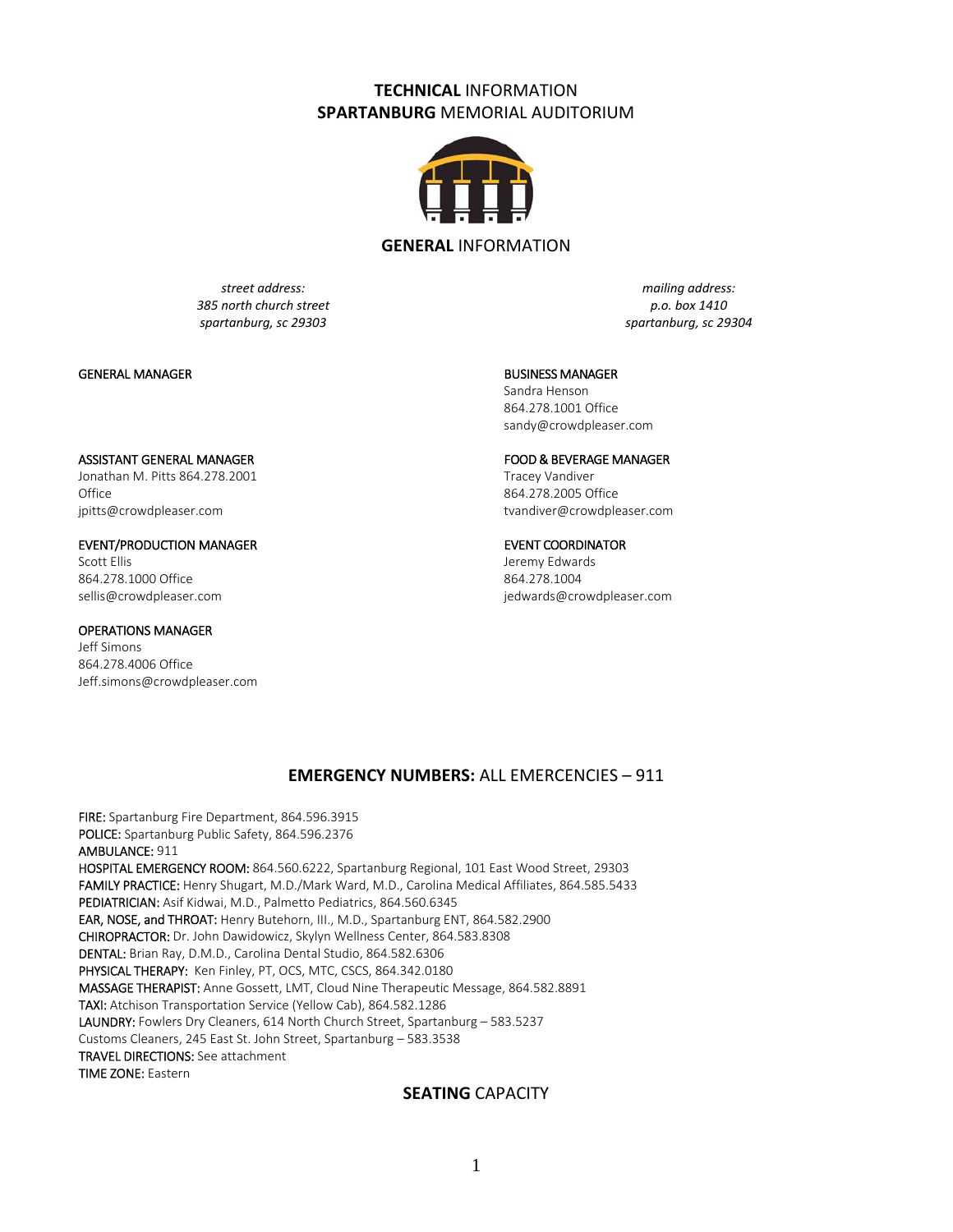3205 TOTAL MANIFEST ORCHESTRA: 1983 FIRST BALCONY: 834 SECOND BALCONY: 366 WHEEL CHAIR ACCESSIBLE: 22 ORCHESTRA PIT: 44 (Pit seating will be decided by G.M. on a per show basis)

## POWER

POWER STAGE RIGHT: 800 amps 3 phase, 100 amps 3 phase POWER STAGE LEFT UPSTAGE WALL: 800 amps 3 phase, 100 amps 3 phase VOLTAGE READING (Per Leg): Consistent 119 volts Additional power available in the arena area (a run of approximately 200') – 600 amps 3 phase, 200 amps 3 phase, 60 amps single phase SHORE POWER: 60 amps

## **DRESSING** ROOMS

**LEVEL 4:** Dressing rooms (stage level)

Stage Right:  $2 - 12' \times 12'$  with shower, toilet, sink and 3 make-up counters. 1 – 14' x 14' with shower, toilet, sink and 3 make‐up counters. Stage Left:  $1 - 8' \times 12'$  with shower, toilet, sink and 3 make-up counters. 1 – 12' x 13' quick change room with make‐up counter.

**LEVEL 3:** Dressing rooms (below stage level)

| Stage Right: | $1 - 17'$ x 24' with showers, toilets, sinks and 15 make-up counters.              |
|--------------|------------------------------------------------------------------------------------|
|              | $1 - 13'$ x 19' with showers, toilets, sinks and 16 make-up counters.              |
|              | $1 - 13'$ x 16' with showers, toilets, sinks and 7 make-up counters.               |
|              | $1 - 14'$ x 22' with showers, toilets, sinks and 8 make-up counters.               |
|              | $1 - 24'$ x 23' with showers, toilets, sinks and 15 make-up counters.              |
| Wardrobe:    | Level 3 dressing room adjacent to laundry room.                                    |
|              | 3 - Washers, 2 - Dryers, 12 - Rolling clothes racks, 2 - Irons, 2 - Ironing boards |

# **LOAD‐IN** AREA

LEVEL 4: Stage Level Load-in  $-2$  loading docks with dock levelers on stage, stage right Dock Height for Tractor Trailers – 4' 1" Loading Dock Doors – 8'5" wide x 9'10" high Loading Door Upstage Right ‐ 16'x 20' Off‐Stage Right Minimum Height ‐ 22'

LEVEL 2: Secondary Load-in - 2 loading docks with dock levelers on ground level, stage left Freight Elevator (Access from level 2 to stage level) ‐ 12'x 9'5"x 6', 5,000lbs Loading Door Downstage Left ‐ 5' 7"x 10' Off‐Stage Left Minimum Height ‐ 14'10" Elevator Stage Left (Dressing Room Access) ‐ 7'x 4'6"x 8'6", 4,500lbs Elevator Stage Right (Dressing Room Access) ‐ 7'x 4'6"x 8'6", 4,500lbs

LEVEL 1: Arena Area – Outside Load-in Door – 8'8"x 9'10", Inside Exhibit Load-in Door – 9'5"x 9'7"

## **CARPENTRY**

#### STAGE DIMENSIONS:

Proscenium Width ‐ 59'4" Proscenium Height ‐ 27'4" Stage Height – 4'5 ¼" Stage Depth (from smoke pocket) ‐ 64' 9" Stage Width ‐ 83' 9"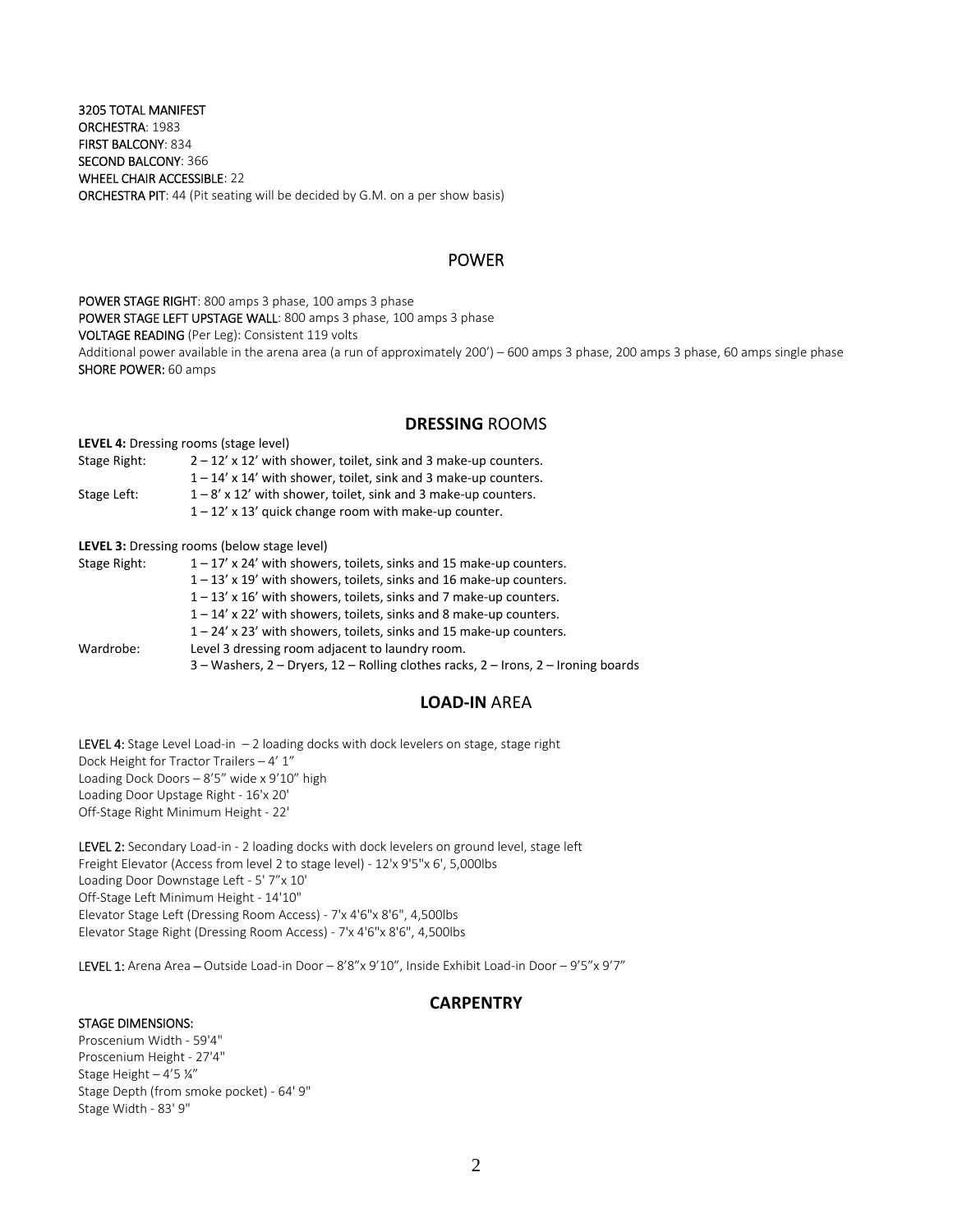Stage Depth (from pit rail) ‐ 86' Actual Stage Floor Width ‐ 71' 5" Apron Depth (from smoke pocket) – 5'0". DSL & DSR Sound Wings – 9'5" wide x 3'10 ½" deep Grid Height ‐ 53'9" Grid to ceiling height ‐ 6'3"

## **RIGGING**

GRID LOAD CAPACITY: 90,000 lbs.

 Must Rig off High Steel and/or Wells HOUSE RIGGING CAPACITY: 2,000 lbs. per point

• 11 Points in front of Proscenium above orchestra pit (We have points for Line Arrays)

### ORCHESTRA PIT:

GALA Spiral Lift ‐ 15' 7" x 52'1 ½" Depth from Stage Floor ‐ 7' 4" Depth from Pit Rail ‐ 5' 10" Depth from Seated Level ‐ 2' 11'' Distance to Front Row – 3'7 ½" Maximum Capacity ‐ 18,000lbs

## STAGE FLOOR:

Tongue and Groove Yellow Pine, 1½" plywood sub‐floor mounted on ¾" cushion pads. Flat Black Finish. Stage Load Capacity: 3-inch square base plate: 801 pounds 8‐inch square base plate: 928 pounds 12-inch square base plate: 1030 pounds

AVAILABLE RISERS: 11 ‐ 8 inch, 10 ‐ 16 inch, 40 ‐ 24 inch

# **HOUSE DRAPERIES** / GOODS

HOUSE CURTAIN: Dark burgundy traveler/guillotine combination at plaster line, manual lift line and traveler operation line located SL (700 lbs.) VALANCE: Dark burgundy, 67' wide X 12" high (200 lbs.)

LEGS: 6 sets black velour, 10' wide X 28' high (100 lbs. per set) BORDERS: 7 sets black velour, 67' wide X 12' high (175 lbs.) SCRIMS: 1 White Sharkstooth CYCLORAMA: 1 white, 1 grey muslin Black velour masking drapes SR & SL on line sets

# **LINE** SET DATA

FLY RAIL: located SL Single purchase system with 58 available line sets ARBOR CAPACITY: 1300lbs LINE SET WORKING CAPACITY: 1300lbs per line SYSTEM PIPE LENGTH: 66' Pin rail located on SL only FLOOR to PIN RAIL HEIGHT: 31'9" located stage left FLOOR to ARBOR LAODING DECK: 51'6" Available weight at loading gallery – 25000 lbs SPOTTING SHEAVES: 32 available

# **SOUND**

**TOURING MIX AREA:** 8' x 21' area located on floor behind Orchestra Center (90 ft. to stage)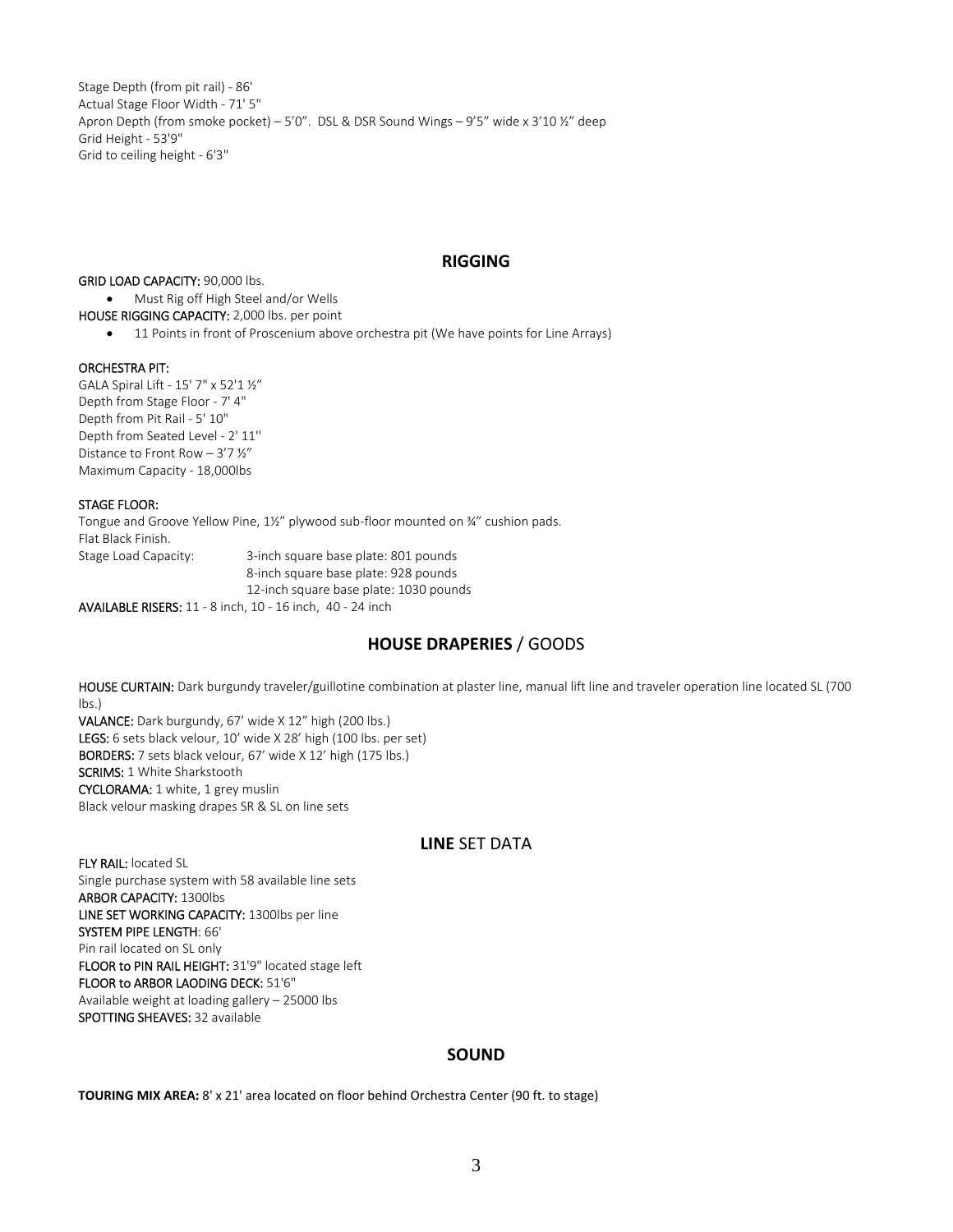**MIXER:** Yamaha LS9‐32 Digital Mixing Console **SPEAKERS**: EV X‐Array Rig: (2) EV Xi‐1183/64 & (1) EV Xi‐1152/94 in left and right clusters, (2) EV Xi‐1183/64 & (2) EV Xi‐1152/94 in center cluster, JBL under‐balcony on a delay, and (2) EV Xi‐1191 Sub Woofers. **AMPS**: Crown Com‐Tech 3600 **POWER SUPPLY**: Midas XL 2900 **PROCESSING I/O**: dbx Driverack 260

#### **HOUSE RACK:**

1 – Shure Model UA845 UHF antenna distribution system

- 1 Marantz PMD 502 Stereo Cassette Deck
- 1 Tascam CD‐O1U Pro CD Player

#### **MICROPHONES:**

 EV N/D 267 Performance Vocal Shure SM 58 AKG D222 EB Shure WL 185 (Cardioid) UHF wireless lavaliere EV MS 2000A wireless handheld EV MS 2000A wireless lavaliere

**MONITORS:** 3 ‐ JBL SRX Series 12" Two‐Way Stage Monitors **POWERED SPEAKERS:** 2 ‐ JBL EON15 G2

#### **STANDS:**

8 AKG tripod base & booms 4 AKG straight stands

**COM:** 2 channel system hardwired to all technical areas of theater Cable: 3 Pin XLR

 12 – Model 41452 single channel Production Intercom belt packs 12 – Model SMH210 Single‐Muff Production Intercom head sets Paging and Program Feed to dressing rooms also available

**DIRECT BOXES:** 2 ‐ Horizon Straightline Passive **PROJECTION SCREEN:** 16' x 20' Front Projection Screen

## **LIGHTING**

Touring Sound & Light Section ‐ 8' x 21' (90 ft. from stage) Wheelchair Section (elevated behind touring sound/light section) ‐ 7' 4" x 20'

ETC Expression 3 400 Channel Board ETC Dimmers – 366 available

Lighting Positions –

Box Booms – 21 circuits each side (house right & left) Light Bridge – 98 circuits (36 – 1K Colortran 10 degree lights, hung in position)

Temporary Lighting Positions –

- 10 10' Boom Pipes with Bases
- 12 Drop boxes with 2 circuits each located SR & SL

15 Wall Box located on the upstage wall, SR wall and SR & SL proscenium wall

- ‐ 2 boxes with 4 circuits each
- ‐ 13 boxes with 2 circuits each

4 – Electrics Raceways

1<sup>st</sup> electric with 46 circuits each

- 2<sup>nd</sup> electric with 32 circuits each
- 3<sup>rd</sup> electric with 32 circuits each